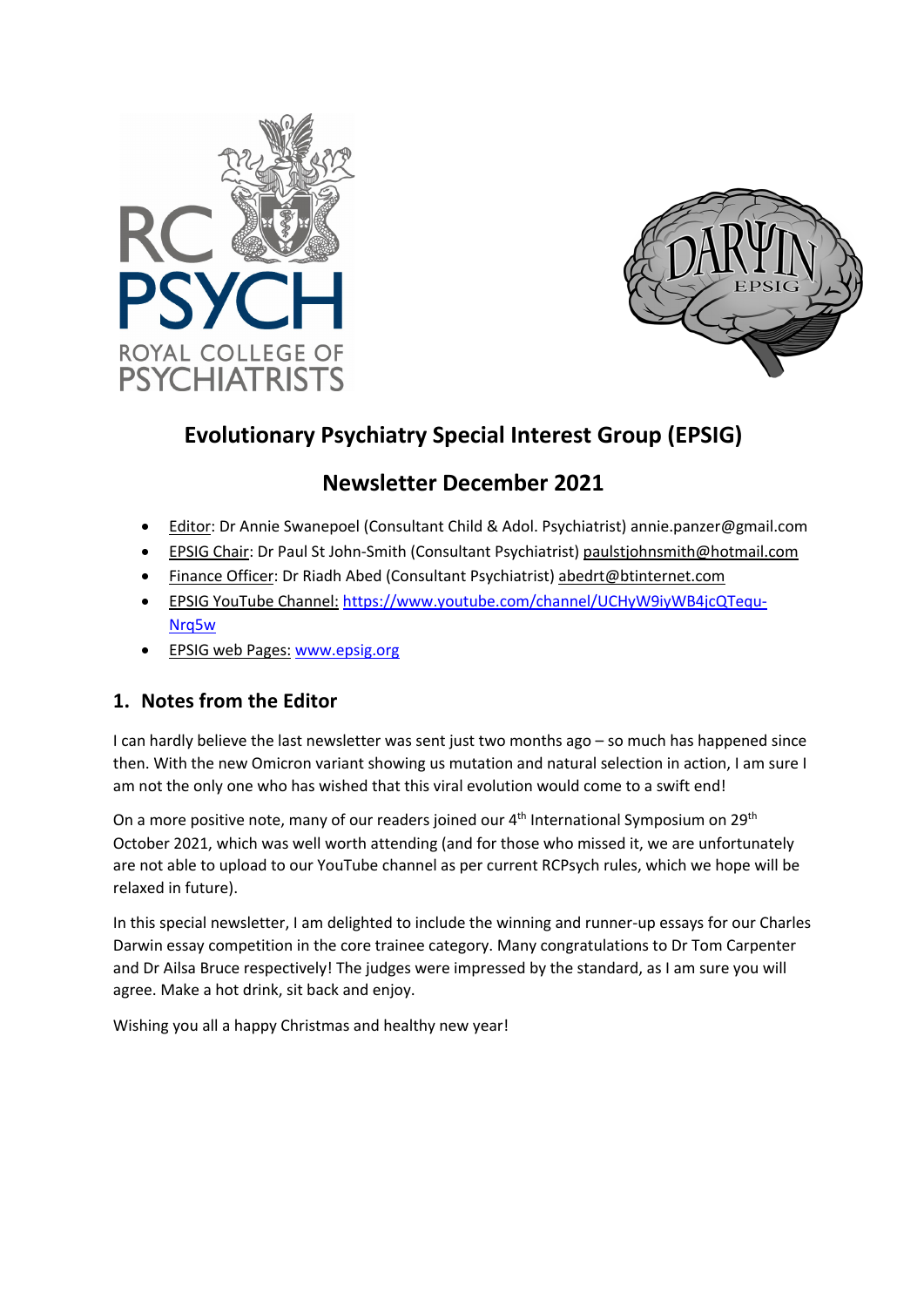## **2. CORE TRAINEE WINNER: Dr Tom Carpenter**

### **Why should I care about evolution? A thought exercise for mental health professionals**

'What the patient wants' a consultant physician once said to me, 'is a diagnosis and a management plan'. I am not sure whether this doctor had asked the patient, but in any case, what the patient got was a diagnosis of a lower respiratory tract infection and a course of antibiotics. In a busy psychiatry clinic it is possible to think the same way. Diagnosis: generalised anxiety disorder. Management plan: start SSRI and refer for CBT. Diagnosis: recurrent depressive disorder. Management plan: switch to 2<sup>nd</sup> line antidepressant therapy. Diagnosis: emotionally unstable personality disorder. Management plan: refer for group therapy. This approach has rhythm. For me, it is the same rhythm as the swing, impact, swing of a pickaxe breaking rough ground. Stooped, you squint against bright light as you raise your head and wipe your brow, dust mixing with sweat to form a thick paste. Giving patients what they want is hard work.

In this essay I will illustrate how taking an evolutionary perspective can enhance the depth and speed of understanding of patients' situations. Thinking about evolution can feel like hard work, but it gives you an understanding of the deeper reasons people may behave like they do and, ultimately, makes understanding people easier. To do this I will discuss ways in which we approach our patients and illustrate how this can be enhanced by an evolutionary perspective.

A different approach to straightforward diagnosis is 'formulation'. This approach is more circumspect, taking into account relevant predisposing, precipitating, perpetuating and protective factors; The Royal College of Psychiatrists expects psychiatric trainees in the UK to be able to do this and to include appropriate differential diagnoses (Royal College of Psychiatrists, 2013). Baird et al. (2017) argue that that the preparation of a formulation need not be overly time consuming. They concede, however, that factors such as lack of time and professional rivalries, e.g. between psychiatry and psychology as reported in Mohtashemi et al. (2016), are perceived to stand in the way of this. And indeed, the idea of preparing and discussing a multifactorial account of the patient's presentation can be daunting given that as soon as you are done, more patients are waiting.

However, there are approaches that help. The biopsychosocial model, originally proposed by Engel (1977), is a toolkit with three different compartments; using it allows a holistic approach that may be particularly useful in psychiatry as it allows us to delineate a patient's medical, nursing, psychological and social needs.

My father's watch – a beautiful piece of mechanical engineering from the 1950s – did not keep good time, except for the two weeks of the year we took a summer holiday in the Mediterranean. The watch had first been given to my grandfather by a wealthy man from the Middle East. We spoke to the manufacturer. The explanation came – the watch had been designed to keep time, but due to the nature of the materials and the constraints of the mechanism, it would only keep time acceptably within a temperature range not found in the UK. Models of this watch sold to the European market would keep time, this one would not. This spring, here, may be replaced; otherwise you can adjust the time more frequently. Knowledge of the process by which the watch came about enabled understanding the current problem and gave two solutions – one to do with the change, the other to do with acceptance of and an appreciation for the watch's history. My father did not change the spring, but took pleasure in adjusting the time.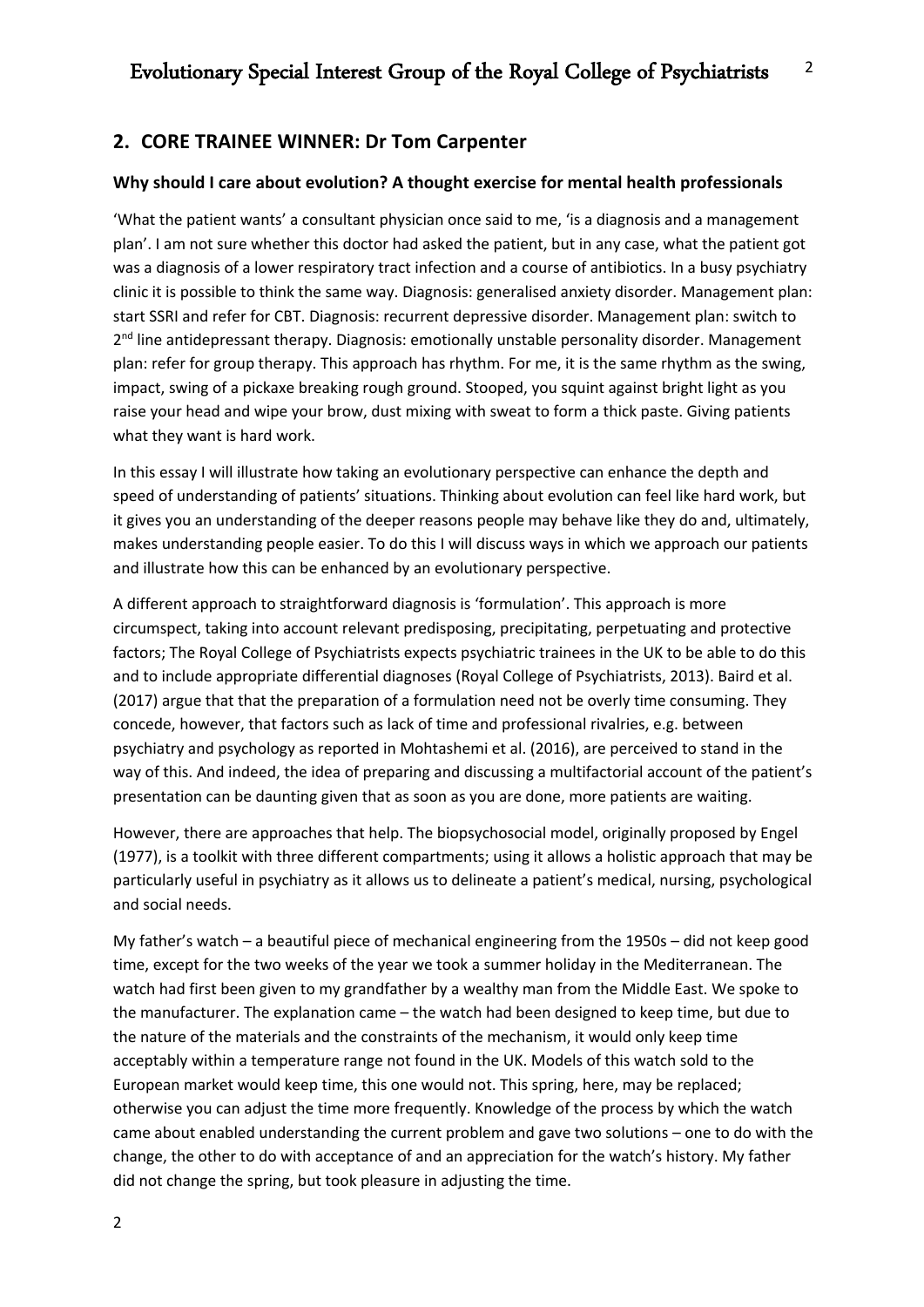But what does a story of a mis-ticking watch have to do with psychiatry and the business of mental health care? On hearing about the problem with the watch, the manufacturer knew – and knew instantly and wholly – what was wrong. The spring was at the wrong tension because the ambient temperature was too low; this possibility had been present in the watch since manufacture, this had been the case in this line of watches since a self-winding mechanism had been introduced; watches with springs with different thermal expansion properties had not sold well in the Middle East because they kept poor time, whereas watches with this design amendment had.

Just as the manufacturer's understanding of the design history of the watch allowed a complete and rapid understanding of the issue plus a practical solution and a new and liberating perspective, understanding human evolution can give solutions and solace when people 'mistick'.

The manufacturer's explanation of the reason why the watch could have this problem keeping time contains the same elements needed for a full explanation of a trait shown by a biological organism. These elements were described by Tinbergen (1963) and have since been known as "Tinbergen's Four Questions"; they describe the kinds of questions that can be asked about traits in organisms. Two describe the trait at a point in time: how does it work mechanistically, and how has this influenced fitness? Two describe the trait across a change in time: how does the trait develop in the individual organism, and what is the history of development of the forms of this trait across generations? The questions can be organised into a grid, the below adapted from Nesse (2013).

|                    | Proximate                 | Evolutionary                   |
|--------------------|---------------------------|--------------------------------|
| Point in time      | How does it work?         | How has it influenced fitness? |
|                    | (Mechanism)               | (Adaptive significance)        |
| Change across time | How does it develop in an | How has its form changed over  |
|                    | individual organism?      | evolutionary time?             |
|                    | (Ontogeny)                | (Phylogeny)                    |

It helps to think about the questions with a trait in mind. Humans possess the 'mammalian dive reflex'. An adult human, on holding their breath and submerging their head in water will experience bradycardia, apnoea and increased peripheral vascular resistance. It works by complex physiological means including trigeminal nerve afferents and vagus nerve efferents (Foster & Sheel, 2005)*.* It is likely to have influenced fitness by minimising oxygen use and carbon dioxide production in a diving organism, enabling longer dives to engage in fitness-promoting behaviours; it may reduce risk of death from drowning, although its significance in humans is uncertain *(Adaptive significance).* In humans the reflex is present in infants and is triggered simply by wetting the face; it becomes harder to trigger and less intense as humans age (Campbell et al., 1969) *(Ontogeny).* The response is present in all vertebrates studied, suggesting that a common ancestor for all vertebrates possessed the reflex *(Phylogeny).*

How is this relevant to psychiatry? Any trait can be given this treatment and traits underpin the development of mental disorder. For example, exploring the ability to experience low mood and high mood can give us insights into disorders of depression and mania. Most of our research energies go into answering the proximate questions: what neurotransmitter is in excess or deficiency, which brain regions are working differently? *(Mechanism)*. How do these traits develop over the person's life course?*(Ontogeny).* But it is also possible to ask: how has the ability to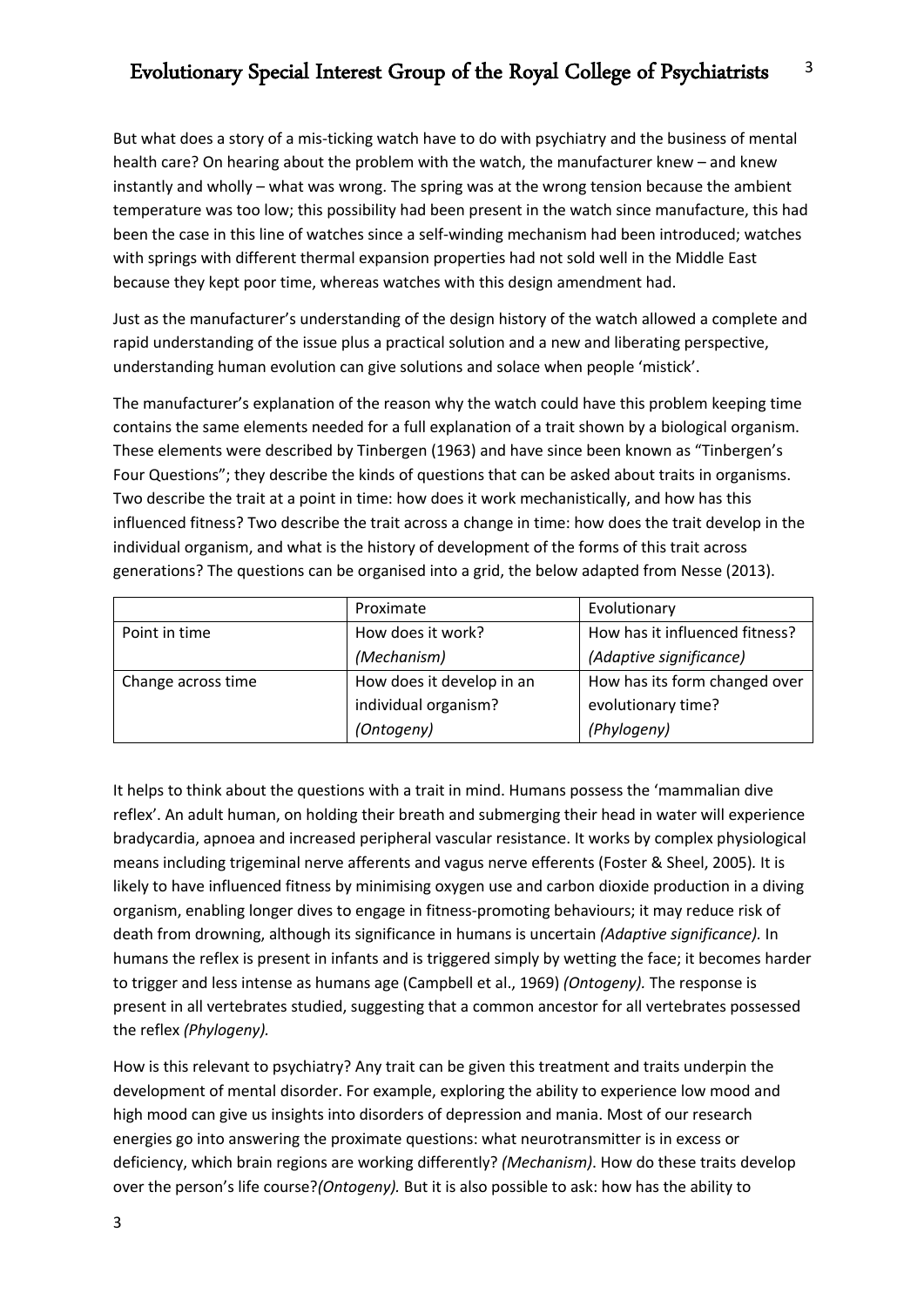experience low mood influenced fitness? *(Adaptive significance)* What is the evolutionary history of the propensity to experience low mood? *(Evolutionary history)* Many things have been given this treatment; it is not my aim to review these here comprehensively but to show that by considering evolutionary approaches within existing models of patient formulation we can come to a more rapid and complete understanding of a patient's issues.

Below is a case outline from my own clinical experience, adapted and with recognisable details changed.

> *A 45-year-old man was brought for out of hours for mental health assessment by police after being found on a bridge reporting suicidal thoughts. He reported that he had been experiencing low mood for two years. His mood had worsened in the last two months and a recent major stressor was being served with an eviction notice from his privately rented property for rent arrears that he had no means to pay. He reported low mood, reduced energy, reduced enjoyment with disrupted sleep and reduced appetite. He felt that his neighbours were talking about him, but this belief was not held with delusional intensity. He had a plan and intent for suicide. Although he felt like he could not be helped, he was willing to come into hospital.*

> *He lived alone with no friends, no family, no dependents. His father had suffered with depression and took his own life at a similar age. His retail business had failed a number of years before and he had worked in insecure employment since then. His mother left the family home when he was a small child and his father had been physically abusive towards him throughout his childhood.*

Thinking diagnostically, we could make a provisional diagnosis of "ICD-10 F32.1 Major depressive disorder, single episode, moderate" High risk of completed suicide. Plan: admit to inpatient psychiatry for period of further assessment and for risk mitigation.

Using the biopsychosocial model, we might be able to formulate an understanding along the lines of the following. *Biological*: The patient is likely to have a genetic predisposition to low mood. The patient is likely to have an imbalance in neurotransmitters. *Psychological:* the patient is likely to have poor emotional coping skills secondary to disordered childhood attachment; he is likely to have negative thinking styles. *Social:* The patient is under increased stress due to the prospect of eviction; he has no social support network.

These can also be formulated using a 'four Ps' approach. The episode is predisposed by the genetic personality contribution, disordered attachment, precipitated by the increased social stress of the threat of eviction. It may be perpetuated by his thinking styles and lack of social supports. There are no clear protective factors, however he has felt able to ask for help. His needs might be described as the following. Medical – initiation of SSRI; Nursing – provision of supervision in an inpatient facility and observation of mental state; Psychological – consideration of cognitive behavioural psychotherapies; Social – help to access advice about ways to approach his housing problems, referral to social engagement service once in community.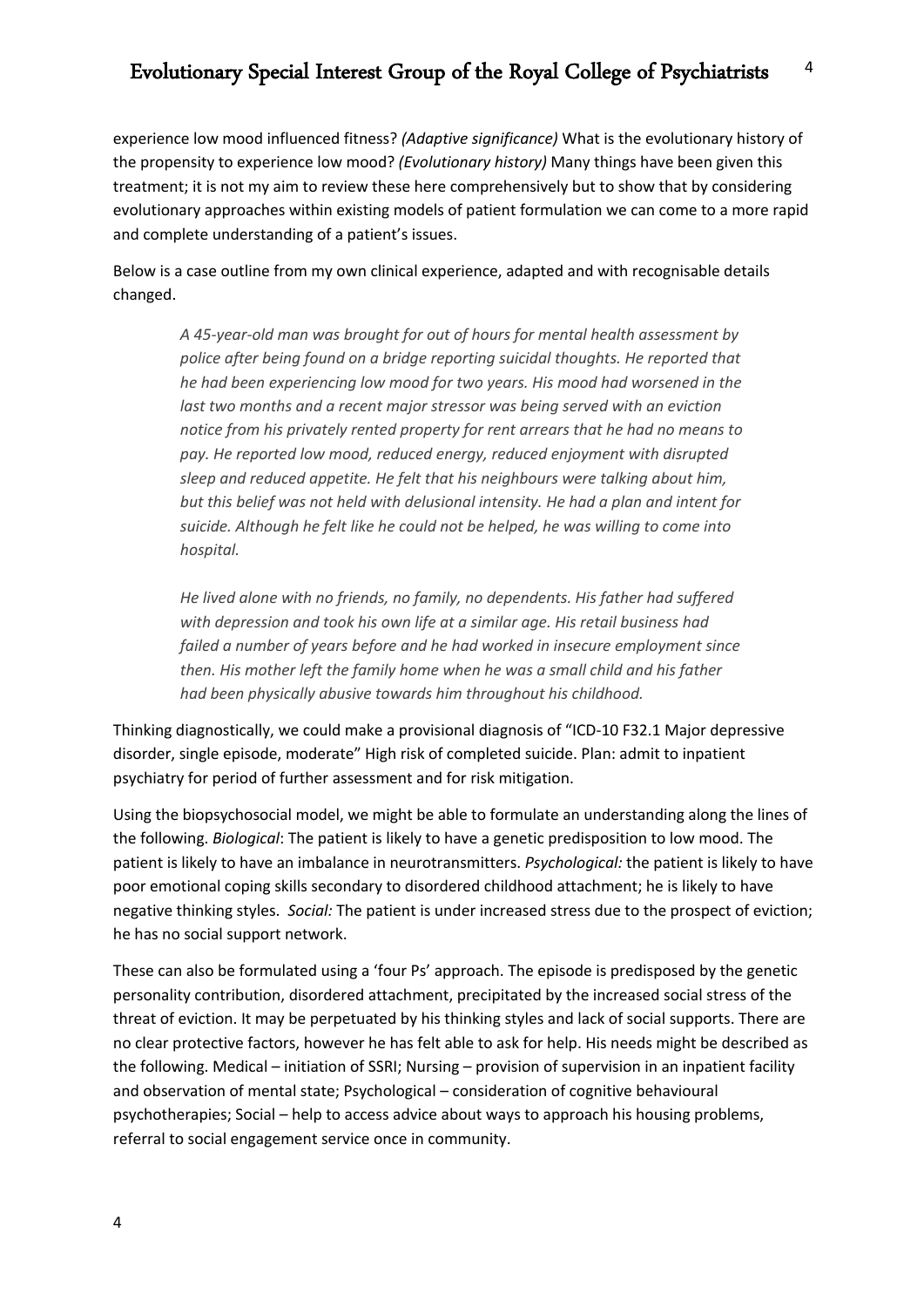Using Tinbergen's four questions we can see that the approaches to formulation above address the 'proximate' half of Tinbergen's questions. The patient has a constellation of symptoms consistent with a depressive mental disorder. The mechanism includes neurotransmitter signalling systems, differential activation of brain regions, altered functioning of regulatory systems due to changed inputs regarding the environment. The ontogeny includes the development of his personality and thinking styles to the interaction of his genetics with a relatively hostile developmental environment and overarching cultural norms.

The 'evolutionary' half of the explanations are not addressed. This may be entirely appropriate – it is easy to get muddled in thinking about why evolution has led to a specific person thinking in a particular way in a particular concrete circumstance. However, the patient has a range of traits that are amenable to an evolutionary approach and evolutionary thinking can gain insights. We can take a phenomenon such as "depression", use a formulation approach to break it into a series of proximate causes and can then be very clear about evolutionary concepts that lie behind them. This approach is enhanced by taking a single presentation. Psychiatric diagnoses can have a sense of arbitrariness about them, but this approach allows any concept, no matter how arbitrary, to be broken down into component parts that can be made sense of. Considering evolutionary explanations for the why the components have the forms that they do can help us to recognise patterns and significance across the lives of different people.

It is possible to use this approach in relation to the case above. To illustrate this, I have chosen two formulation elements from each level of the biopsychosocial approach. Each point has been turned into a question relating to a trait that is likely to underlie the element of the formulation to ask: "how is that a person could have a trait that gives them the capacity to do X?". For each trait inferred it is then possible to discuss Tinbergen's two evolutionary questions – what is the adaptive significance, and what is the evolutionary history? For the question of adaptive significance, it is important to remember that not all traits are adaptive – due to evolutionary trade-offs, mismatches and constraints we also have to ask – why has evolution left us vulnerable to this (Nesse et al., 1996)? The table below illustrates this process in relation to the case above and the question of 'adaptive significance'.

By organising the information like this it is possible to see patterns emerge and to better understand the deeper reasons behind why people behave the way they do. By knowing the patterns, we can understand a case more wholly and rapidly. We can see this by looking again at the '4 Ps'. The patient is predisposed to the episode because of the genetic basis of their personality [which is the way it is because of evolution making us sensitive to unfavourable circumstances, plus the stochastic nature of traits in populations], and his disordered attachment [putting him on a developmental path to a more avoidant behavioural mode, for good or bad reasons]. The episode is precipitated the fact he cannot pay his rent bill [which is interpreted as an impossible situation and has resulted in a behavioural pattern being activated]. It is perpetuated by his negative thinking styles [i.e. a skewed appraisal of the risks and benefits of action, learned through experience] and lack of social supports [a highly unfavourable circumstance, evolutionarily]. This tells us why he has the vulnerabilities he does and why his situation is so bad for him. Any patient showing a similar presentation is likely to have similar factors underpinning their behaviour; knowing the deeper reasons behind them will help us recognise patterns.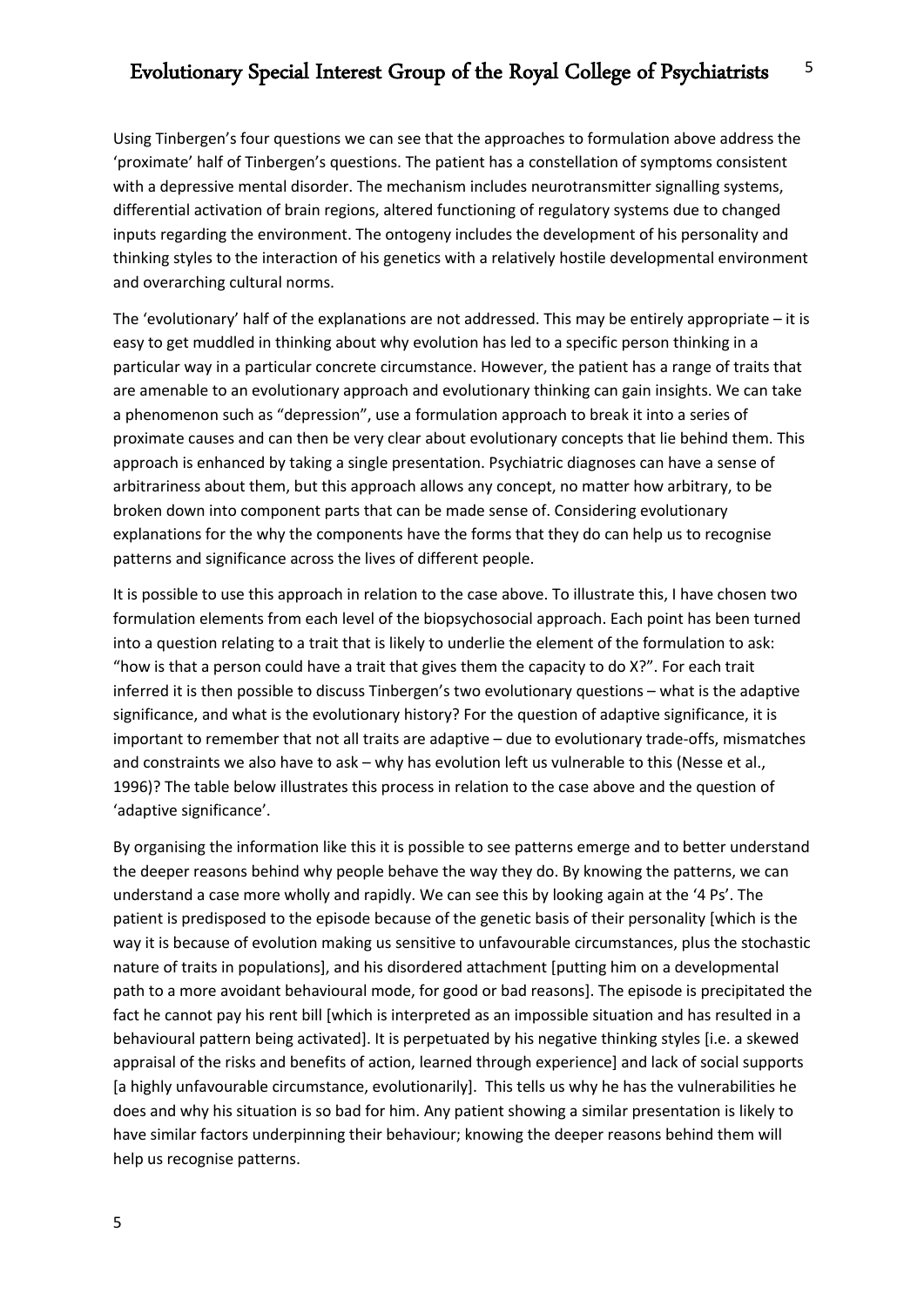| Biopsychosocial   | <b>Formulation point</b> | <b>Underlying</b> | <b>Adaptive significance</b>                   |
|-------------------|--------------------------|-------------------|------------------------------------------------|
| level             |                          | trait             |                                                |
| <b>BIOLOGICAL</b> | "genetic                 | Possessing        | This might be adaptive because                 |
|                   | predisposition to        | genes that        | Genes are necessary for the development of     |
|                   | depression"              | give the          | phenotype traits such as a mood regulation     |
|                   |                          | capacity for      | system. It is important to be able to have to  |
|                   |                          | low mood          | have a mood regulation system able to cope     |
|                   |                          |                   | with unfavourable circumstances (Nesse,        |
|                   |                          |                   | 2000); it may be beneficial to have a mood     |
|                   |                          |                   | regulation systems that are biased towards     |
|                   |                          |                   | the development of low mood compared to        |
|                   |                          |                   | high mood.                                     |
|                   |                          |                   | This might not be adaptive because             |
|                   |                          |                   | For any given individual, multiple genes of    |
|                   |                          |                   | small effect size contribute to personality    |
|                   |                          |                   | dimensions; with the nature of population      |
|                   |                          |                   | genetics this has the effect that in           |
|                   |                          |                   | populations of interbreeding individuals,      |
|                   |                          |                   | most individuals have traits 'somewhere in     |
|                   |                          |                   | the middle' but a few will necessarily have    |
|                   |                          |                   | traits at one end or other of the normal       |
|                   |                          |                   | distribution, which may not be well-suited to  |
|                   |                          |                   | the current environment.                       |
|                   | "an imbalance in         | Possessing a      | This might be adaptive because                 |
|                   | neuro-                   | regulatory        | This answer to this question is logically the  |
|                   | transmitters"            | system to         | same as the one to the answer above, as        |
|                   |                          | alter             | genes underpin the development of the          |
|                   |                          | behaviour         | regulatory system.                             |
|                   |                          | based on          |                                                |
|                   |                          | environmental     | This might not be adaptive because             |
|                   |                          | adversity         | Any regulatory system is liable to failures in |
|                   |                          |                   | certain circumstances                          |
| PSYCHOLOGICAL     | "disordered              | The capacity      | This might be adaptive because                 |
|                   | attachment"              | to alter          | In early life an insecure attachment style in  |
|                   |                          | attachment        | adverse circumstances may help elicit          |
|                   |                          | styles based      | appropriate parental care and maximise         |
|                   |                          | on early life     | chances of survival (Bowlby, 1980)             |
|                   |                          | experience        |                                                |
|                   |                          |                   | This might not be adaptive because             |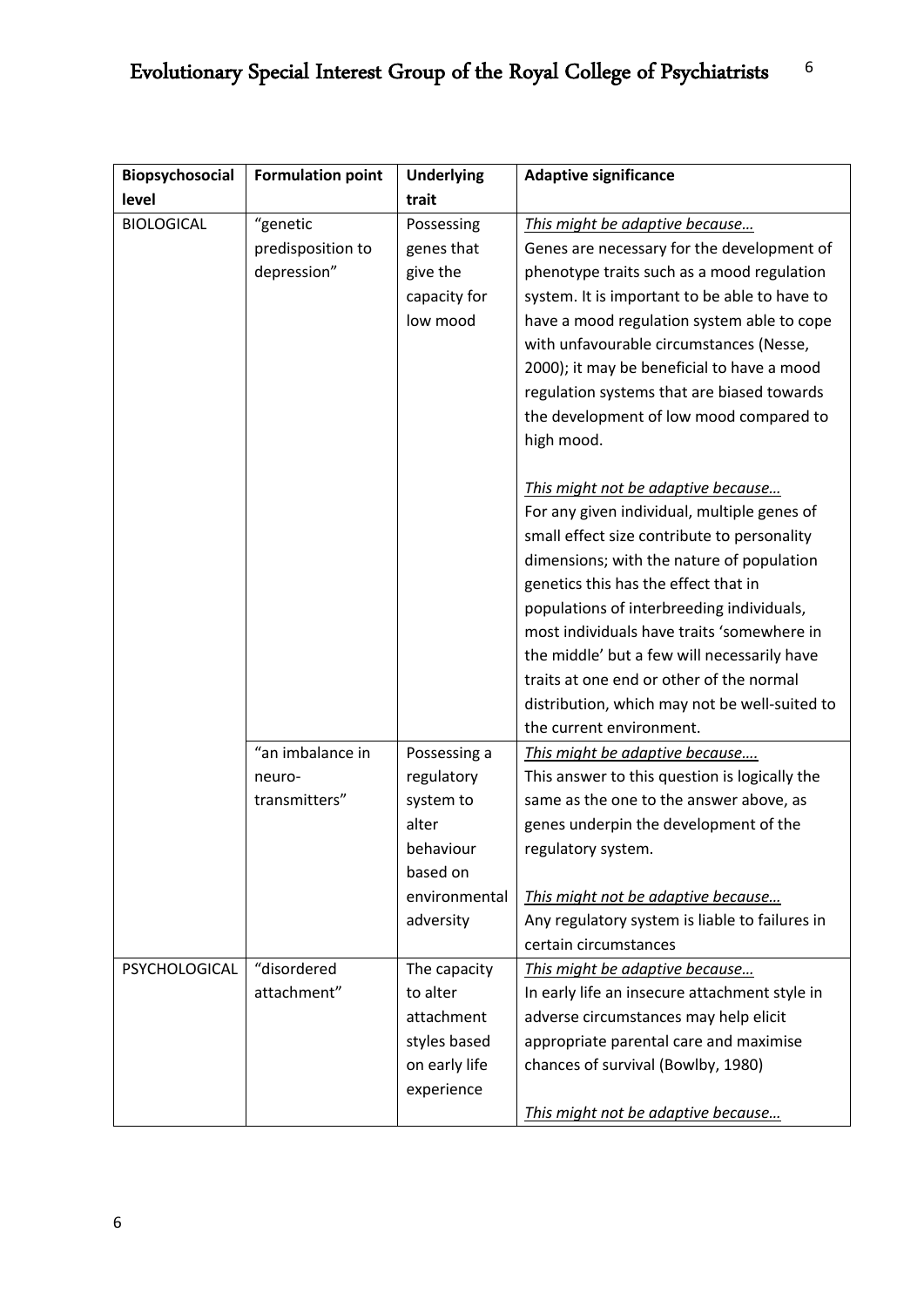|        |                    |                 | In later life these learned behavioural        |
|--------|--------------------|-----------------|------------------------------------------------|
|        |                    |                 | approaches may not maximise survival and       |
|        |                    |                 | reproduction                                   |
|        | "negative patterns | The capacity    | This might be adaptive because                 |
|        | of cognition"      | to make         | In adverse life circumstances it may help      |
|        |                    | cognitive       | predict future circumstances more accurately   |
|        |                    | biases more     | if one's expectations are changed, allowing    |
|        |                    | negative        | more appropriate behaviour based on            |
|        |                    |                 | predicted bad outcomes (Trimmer et al.,        |
|        |                    |                 | 2015)                                          |
|        |                    |                 |                                                |
|        |                    |                 | This might not be adaptive because             |
|        |                    |                 | Any such behavioural regulatory system will    |
|        |                    |                 | be prone to failure in certain circumstances.  |
| SOCIAL | "a bill he cannot  | The capacity    | This might be adaptive because                 |
|        | pay"               | to alter        | In an impossible situation, disengagement      |
|        |                    | behaviour       | may be the best long-term strategy.            |
|        |                    | based on        |                                                |
|        |                    | being in a      | This might not be adaptive because             |
|        |                    | seemingly       | A situation may be interpreted as impossible   |
|        |                    | impossible      | but in fact it may not be and goal-pursuit     |
|        |                    | situation       | behaviour may be able to resolve the           |
|        |                    |                 | situation; there may be an evolutionary        |
|        |                    |                 | 'mismatch' between this mechanism and          |
|        |                    |                 | modern environments with the concept of        |
|        |                    |                 | money and with rock-bottom social supports.    |
|        | "poor social       | The capacity    | This might be adaptive because                 |
|        | support"           | to alter        | Throughout human evolution, exile from a       |
|        |                    | behaviour       | social network was essentially an              |
|        |                    | based on not    | evolutionary death sentence and would          |
|        |                    | having          | demand robust strategies to avoid this and to  |
|        |                    | valuable social | dramatically change behaviour were it to       |
|        |                    | relationships   | happen                                         |
|        |                    |                 | This might not be adaptive because             |
|        |                    |                 | Just as in the point above, there is access to |
|        |                    |                 | rock-bottom social support, so the situation   |
|        |                    |                 |                                                |
|        |                    |                 | may not be as grave as the patient interprets  |
|        |                    |                 | it.                                            |

Although this essay discusses only one presentation of mental disorder, the principles used here could be used for any given trait. Although it constitutes a relatively narrow narrative review of selected literature, it shows how exploration of the interaction between the biopsychosocial model and Tinbergen's Four Questions is valuable.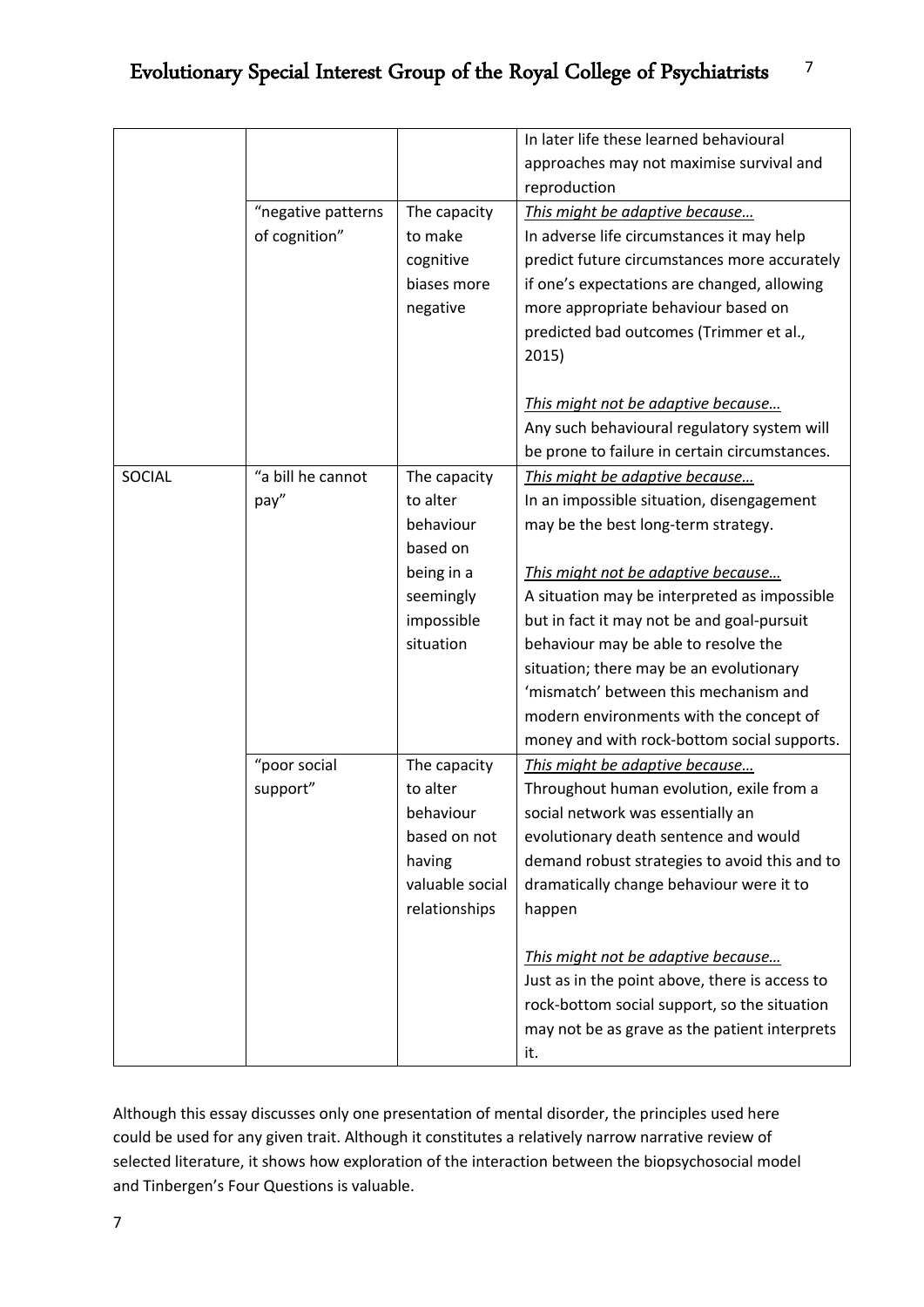To quote Dobzhansky (1973) – 'nothing in biology makes sense except in the light of evolution'. As a biological organism, no person makes sense except in the light of evolution. As mental health professionals, our job is to make sense of people in order to understand their presentation and come to some understanding of their medical, psychological, nursing and social needs. We 'formulate' our patients, often using the biopsychosocial model and 'four Ps' approach, and use this formulation to guide our management plan. We can use evolutionary thinking to gain insights within the biopsychosocial model and 'four Ps' approach. We can also understand patients more completely and wholly if we appreciate the evolutionary processes that have led to their existence. If we care about understanding our patients, we need to care about evolution.

This essay contains two hypotheses, which I believe to be testable. 1) That an understanding of evolution will increase the speed of attaining a full understanding of a patient's problems and 2) that the sense of perspective afforded by the act of telling a complete, evolutionary story will be beneficial to clinicians and to patients. For now, I hope, the story of my father's watch, and the discussion of our patient, will help to convince you: to understand your patients fully and efficiently, you need to care about evolution.

#### **References**

- Baird, J., Hyslop, A., Macfie, M., Stocks, R., & Kleij, T. Van der. (2017). Clinical formulation: Where it came from, what it is and why it matters. *BJPsych Advances*, *23*(2), 95–103. https://doi.org/10.1192/APT.BP.115.014670
- Bowlby, J. (1980). *Attachment and loss.* (Vol. 3). Hogarth Press  ;Institute of Psycho-Analysis.
- Campbell, L. B., Gooden, B. A., & Horowitz, J. D. (1969). Cardiovascular responses to partial and total immersion in man. *The Journal of Physiology*, *202*(1), 239–250. https://doi.org/10.1113/jphysiol.1969.sp008807
- Dobzhansky, T. (1973). Nothing in Biology Makes Sense except in the Light of Evolution. *The American Biology Teacher*, *35*(3), 125–129. https://doi.org/10.2307/4444260
- Engel, G. (1977). The need for a new medical model: a challenge for biomedicine. *Science*, *196*(4286), 129–136. https://doi.org/10.1126/SCIENCE.847460
- Foster, G. E., & Sheel, A. W. (2005). The human diving response, its function, and its control. *Scandinavian Journal of Medicine & Science in Sports*, *15*(1), 3–12. https://doi.org/10.1111/J.1600-0838.2005.00440.X
- Mohtashemi, R., Stevens, J., & Jackson, P. (2016). Psychiatrists' understanding and use of psychological formulation: a qualitative exploration. *BJPsych Bulletin*, *40*.
- Nesse, R. M. (2000). Is depression an adaptation? *Archives of General Psychiatry*, *57*(1), 14–20. https://doi.org/10.1001/ARCHPSYC.57.1.14
- Nesse, R. M. (2013). Tinbergen's four questions, organized: a response to Bateson and Laland. *Trends in Ecology & Evolution*, *28*(12), 681–682. https://doi.org/10.1016/J.TREE.2013.10.008
- Nesse, R. M., Williams, G. C. (George C., & Brown, J. M. (1996). *Why we get sick : the new science of Darwinian medicine*. Vintage Books.
- Royal College of Psychiatrists. (2013). *Core Training in Psychiatry CT1-CT3 - A Competency Based Curriculum for Specialist Core Training in Psychiatry*. http://www.rcpsych.ac.uk/pdf/Core Curriculum\_FINAL Version\_July2013\_updatedFeb15 KM.pdf
- Tinbergen, N. (1963). On aims and methods of Ethology. *Zeitschrift Für Tierpsychologie*, *20*(4), 410–433. https://doi.org/10.1111/J.1439-0310.1963.TB01161.X
- Trimmer, P. C., Higginson, A. D., Fawcett, T. W., McNamara, J. M., & Houston, A. I. (2015). Adaptive learning can result in a failure to profit from good conditions: Implications for understanding depression. *Evolution, Medicine and Public Health*, *2015*(1), 123–135. https://doi.org/10.1093/emph/eov009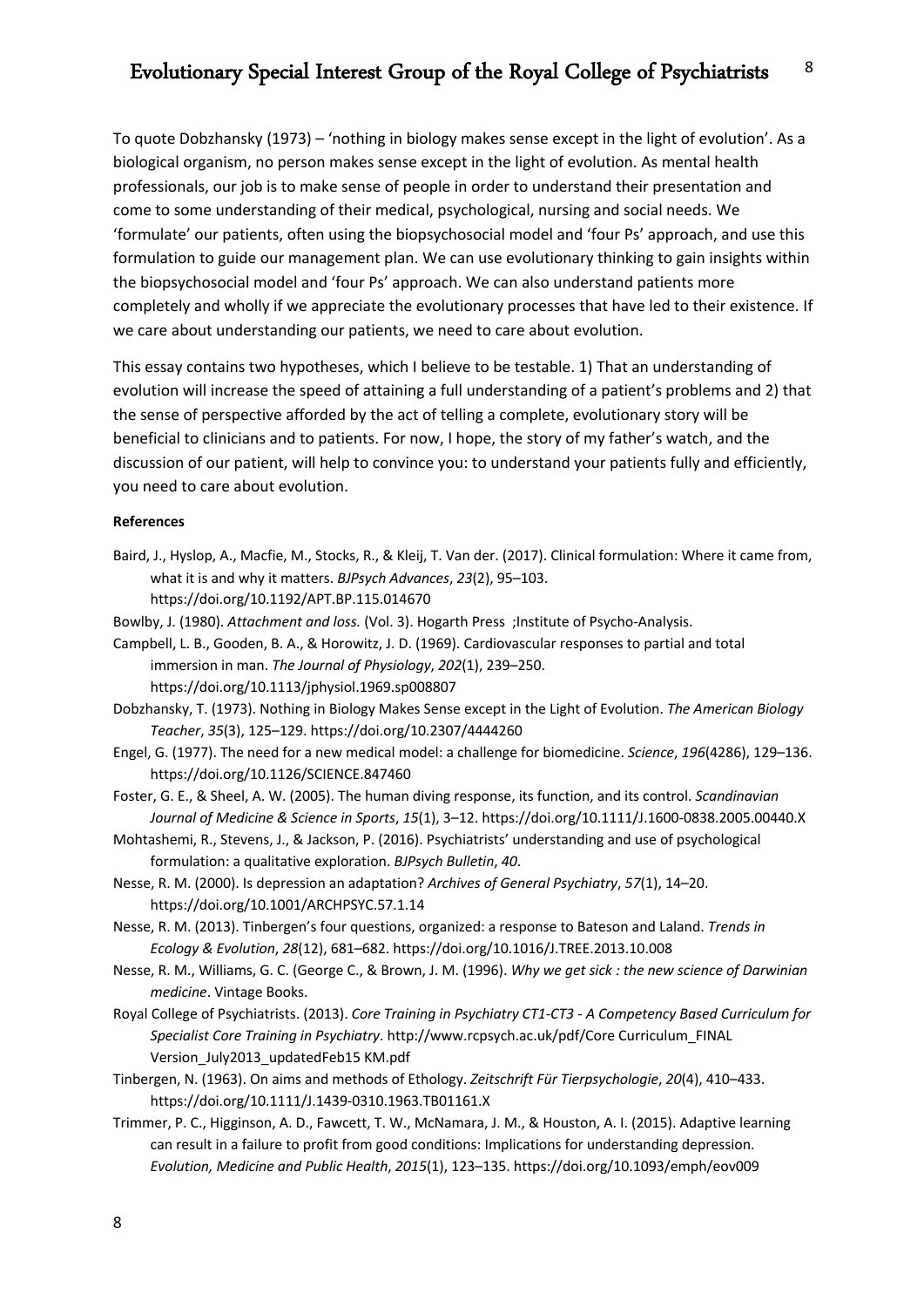# **3. CORE TRAINEE RUNNER UP: Dr Ailsa Bruce**

### **Darwinian Messages and Dynamic Evolution**

*Why evolutionary psychiatry is relevant today and how can it be used to understand the implications of our ever-changing environment on the dynamic process of evolution for the future* 

#### **Background**:

The natural selection of evolution explains our existence as we know it. It has shaped each cell, each organ and each physiological and pathological system we are comprised of. Most basically, the meaning of life, as explained by Darwinism, is genetic survival succeeded by carrying an advantage that ensures successful reproduction. With genetic survival as the law of evolution, evolution is notably not influenced by quality of life.

We do not commonly perceive ourselves as 'partially evolved', however evolution is dynamic and we are only on part of this timeline. Evolution also does not exist in isolation and is predominately driven by the environment. Modern humans exert much control over their environments. Nevertheless, almost as a consequence of this, our environment is evolving faster than our biology. One of the clearest examples of this is the dramatic rise in obesity. Humans evolved to survive periods of famine by craving high-calorie food and storing ingested food efficiently. Now that food is generally plentiful these traits lead to widespread obesity and metabolic diseases.

### **The Function of Evolutionary Psychiatry:**

Evolutionary science is readily applied to our understanding of biological physiology but is not, as yet, universally taught as a similar framework to underpin our understanding of psychiatry. Psychiatry remains a field with no accepted unifying framework and therefore allows for multiple, and often significantly opposing, causative interpretations and treatment models. There is tolerance of ambiguity with a broadly accepted interpretation that mental ill health reflects biological dysfunction, disturbed psychology and response to social adversity. The significance attributed to each varies significantly between practitioners and also has a geographical bias. For example, in America prescribing for a biological model is much more widely practised than in the United Kingdom (Parkin, L., et al., 2011). Evolutionary theory provides a causative platform to understand why psychological variation and pathology exist and persist. This understanding can help to explain the development of mental disorders in an integrated manner to account for multiple contributing factors.

Without a unifying framework diagnostic criteria are open to interpretation and are not scientifically defined. In 'Good Reasons for Bad Feelings: Insights from the Frontier of Evolutionary Psychiatry', Randolph Nesse describes the danger of 'viewing symptoms as diseases' in labelling protective defences as disease (Nesse, R., 2020). For example internal medicine does not 'confuse protective defences such as cough and pain with diseases such as pneumonia and cancer.' Without an understanding of evolutionary psychiatry to explain the role of mood, stress and anxiety, there is no physiological framework for the basis of psychiatric diagnosis.

Furthermore, an objective framework is required to prevent the labelling of socially undesirable mental states (as currently interpreted) as psychiatric disorders. Psychiatric manuals such as the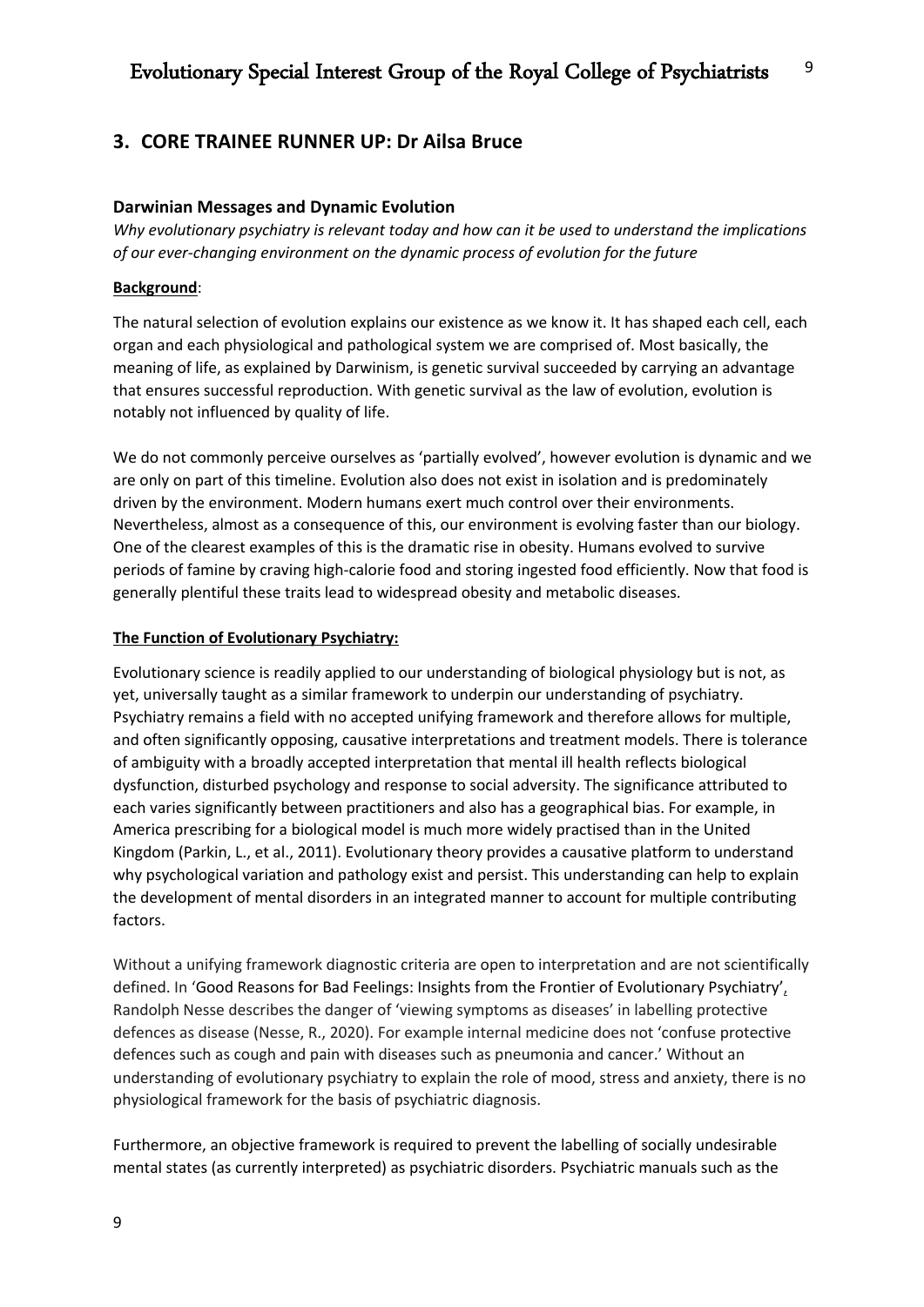DSM-5 and ICD 10 classify mental disorders by criteria of dysfunction that interferes with an individual's social functioning as defined by the current expert consensus. This method has unfortunately allowed for the historic labelling of homosexuality and female masturbation as 'disorders'. Alternatively, evolutionary principles allow function and dysfunction to be determined objectively to provide the foundation for a scientific diagnostic system. Evolutionary psychiatry proposes that 'mental disorder must be both harmful, in a value-defined sense, and dysfunctional, in an evolutionary sense' (Wakefield, J., 2007).

#### **Some Theoretical Principles - evolutionary models to explain psychopathology**

*'Nothing in biology makes sense except in the light of evolution' – Theodosius Dobzhansky*  (Dobzhansky, T. 1973).

The application of evolutionary theory recognises several principles to explain the 'evolution' of disorders focussing on why adaptive traits, reproductive success and interaction with the environment allow for the development and persistence of psychiatric disorders. Three of the main theories expanded in this essay are that psychopathology can be explained by the overexpression of adaptive processes, the selection of reproductive success over wellbeing and also by understanding the evolutionary mismatch between the environment in which we have been evolving and the current environment.

### **Overexpression of Adaptive Processes**

Darwinian messages: 'Pain or suffering of any kind, if long continued, causes depression and lessens power of action: yet it is well adapted to make a creature guard itself against any great or sudden evil.' (Darwin, C. 1859)

A poignant recent example was highlighted by Dr Riadh Abed at the Royal College of Psychiatry Mental Health Awareness Week (Tracy, D., & Abed, R., 2020). This example was the fatal damage caused by over activation of our immune system, itself a vital biological defence, in Covid-19 infection. Likewise, over activation of vital psychological mechanisms can also cause great suffering. For example, anxiety is an important psychological response to danger. In the same vein, high and low moods are important as a driving force in goal pursuit. Allowing for over-expression and false positives is also adaptively important. For example, smoke detectors are designed on the side of caution, accepting frequent false positives, because of the cost of failure.

#### **Reproductive success over fitness and wellbeing**

Evolution centres on reproductive success rather than longevity or health. Any trait that improves survival to reproductive age and reproductive success will be positively selected for regardless of its effect on life expectancy or wellbeing. An example was illustrated by a study on rats which found that early life stress led to an initial adaptive advantage with improved performance under stress but by middle age this effect was reversed to produce a detrimental effect (Suir, D., et al., 2013).

#### **Evolutionary Mismatch**

Evolutionary mismatch is the discord between adaptably evolved traits and the current environment. For example, adaptations producing reproductive advantage in Pleistocene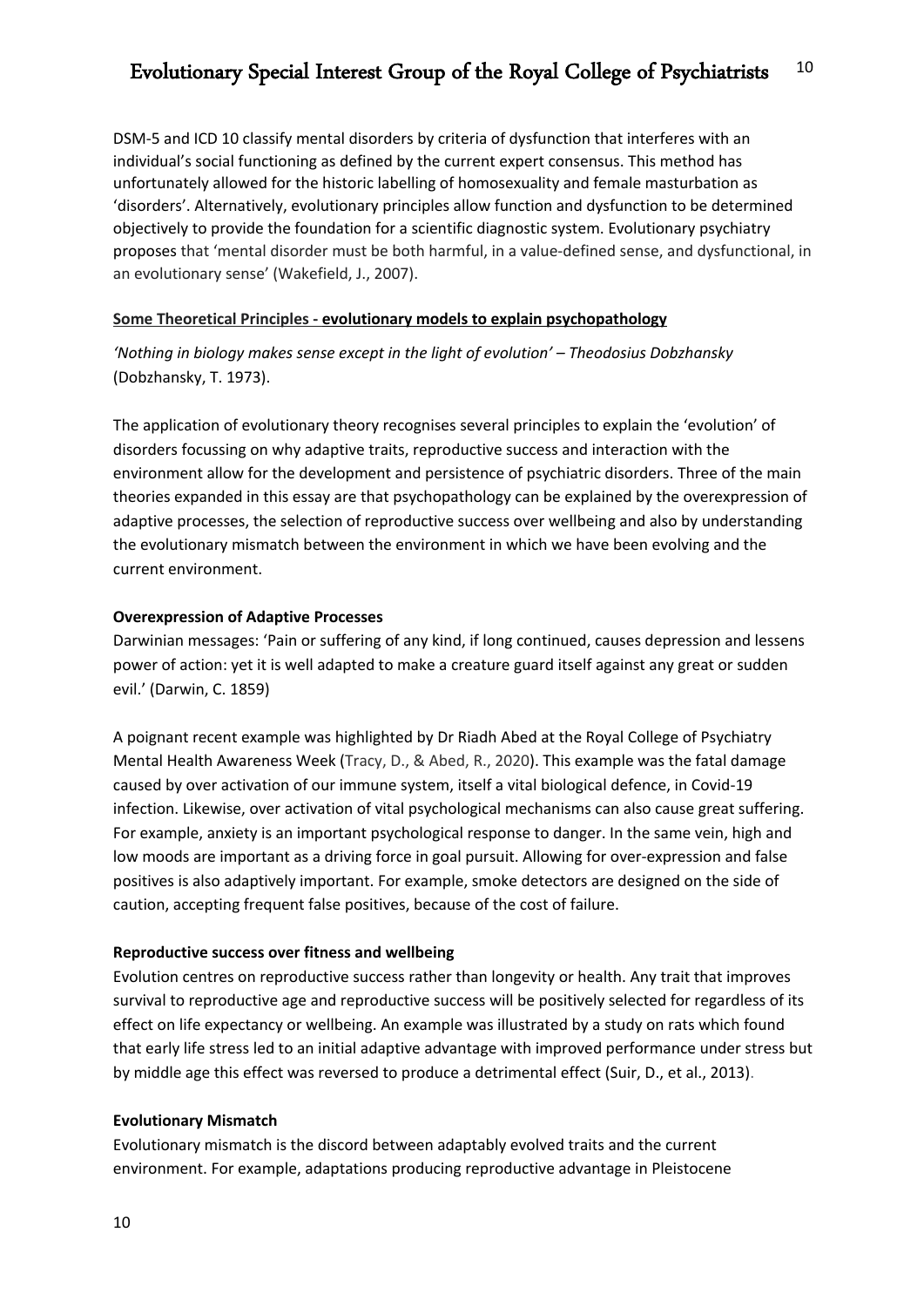environments (known as the Environment of Evolutionary Adaptation) may prove problematic in modern times. The nomadic lifestyle of hunter gathering, which contrasts significantly with modern lifestyles, was the norm for 8 million years of evolution going back to our earliest ancestors.

However, it is important to recognise that the Environment of Evolutionary Adaptation (EEA) is not a set place or time. The EEA represents the environment in which there were pressures that led to certain genetic changes being advantageous and selected for. This environment is 'the statistical composite of selective pressures that caused the genes underlying the adaptation to increase in frequency' (Tooby, J., & Cosmides, L., 1990). Illustrating that selective success cumulatively changed what would be considered 'normal' or species-typical. The EEA is not purely historic but is existent throughout time, as is evolution, meaning that we also currently exist within an environment of evolutionary adaptation.

This concept relies on research and understanding of past environments. Typically, comparisons are drawn from the very distant past but changes can be considered between any time period or geographical location which can be more accessible target areas for research. For example, several tribal communities, whose lives are more in keeping with those of our hunter-gathering ancestors, have been shown to have extremely low rates of depression (Schieffelin, L., 1985), (Douglas, H., & Jane, W., 1994). A study, found that indigenous people in artic areas that changed to modern lifestyles experienced a threefold increase in suicide rates over ten years (Shepard, 1996). Traumatic life events such as grief are not eliminated in less westernized cultures but a mismatch is implicated.

## **Current application of Evolutionary Psychiatry – An example**

Attention-deficit hyperactivity disorder (ADHD) exemplifies the current controversy in psychiatric diagnoses. The discordance is demonstrated by the wide variation in recognition, diagnosis and treatment. For example, in 2012, 9% of school-aged children in America had a diagnosis of ADHD in comparison to less than 0.5% in France (Sinzig, J., et al., 2008). Diagnostic rates also varied significantly between American states (Fulton, D., et al., 2015).

An understanding of why ADHD exists can be drawn from evolutionary principles (Swanepoel, A., et al., 2017). There is evidence of multiple persisting genes associated with ADHD including variants of DRD4, DRD5, Dopamine transporter, dopamine beta-hydroxylase, SNAP-25, 5HT transporter and 5HT receptor-1B (Coghill, R., & Hogg, M., 2012). Considering evolution, for genetic survival ADHD traits must have been, at least historically, adaptively advantageous.

In a hunter-gatherer environment high levels of physical activity and novelty seeking could have provided individual as well as group advantage. A 2008 study compared a nomadic community with a settled community in Kenya. Around 14% of all tribe members had the version of the DRD4 gene, DRD4 7R, which is associated with novelty-seeking and ADHD (Matthews, L., & Butler, P., 2011). The study found that men with DRD4 7R living the nomadic lifestyle and still having to hunt for food were better nourished when compared to those without it (Eisenberg, T., et al., 2008).

The study also suggested evidence for evolutionary mismatch. As well as finding that genes linked to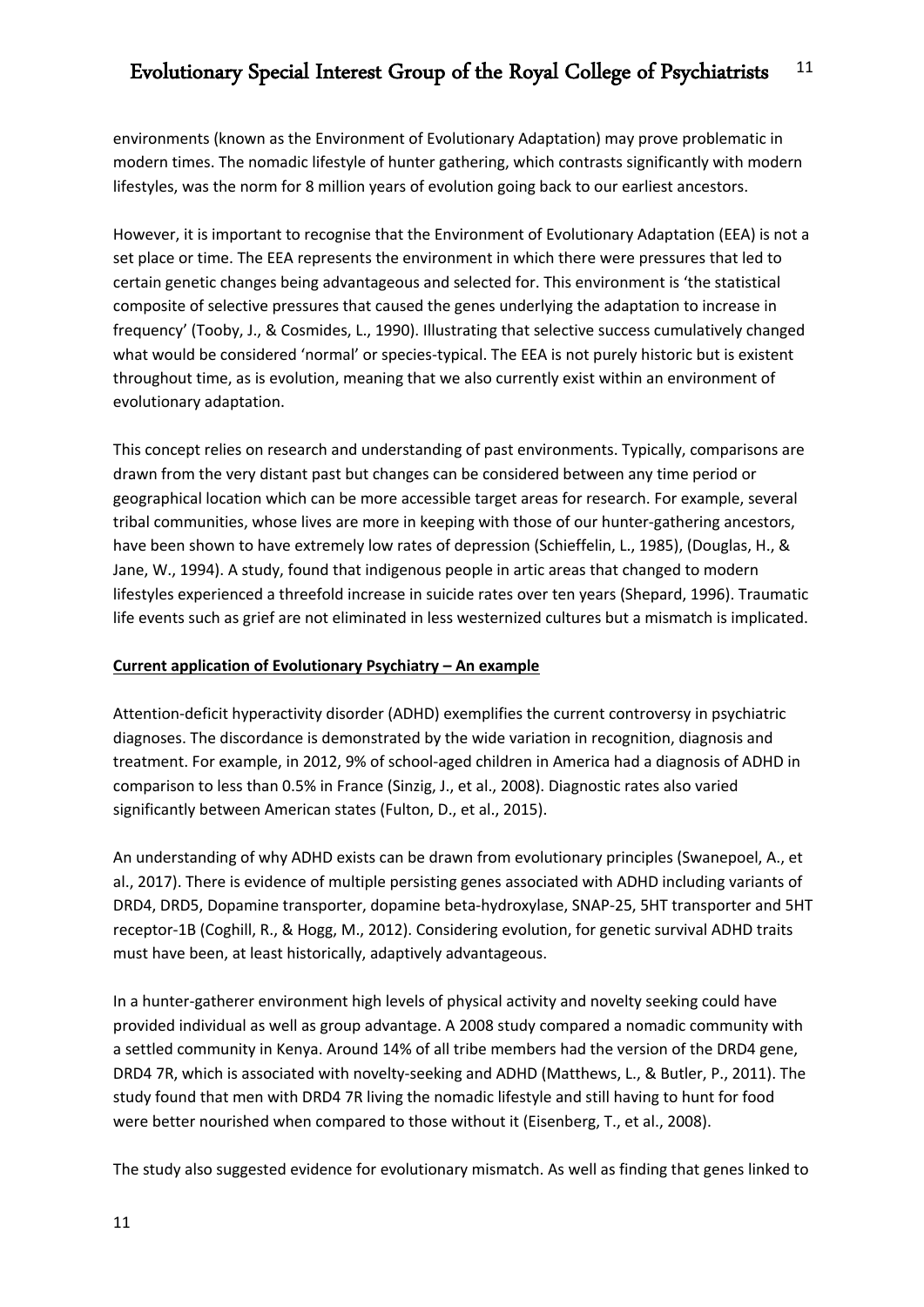ADHD were also linked to better nourishment when living a nomadic lifestyle, they found that, in contrast, men with DRD4 7R living a settled lifestyle were on average less well nourished. Furthermore, those with DRD4 7R living in the settled community were found to struggle more with classroom learning (Eisenberg, T., et al., 2008). In combination genes associated with ADHD were found to be advantageous in a hunter-gatherer lifestyle and detrimental in a settled lifestyle. This evolutionary optimisation in some environments carries the cost of poorer outcomes in other environments.

ADHD is also associated with childhood trauma (Brown, M., et al. 2017). The development of ADHD traits may have short-term adaptive advantage with less relaxation, a faster metabolism, less trust and increased risk-taking in abusive or violent environments. This short-term advantage over longerterm gain is perpetuated by evolution with the rule that survival to reproductive success is selected for over fitness and wellbeing. Historically, our ancestors may also have required the development of these protective traits in times of stress to survive. The response to the environment, developing neurobiological patterns that have significant long-term consequences and suffering can still be interpreted as evolutionarily adaptive in this context (Belsky, M., 2012).

### **Considering the implications of Evolutionary Mismatch**

The rates of diagnosis of ADHD have increased considerably in many countries over recent years, including the UK (Holden, S., et al., 2013). Explanations for this rise are as controversial as they are numerous including differences in societal, political and media perception, definition, data collection as well as a rise in prevalence. Regardless, ADHD is linked to serious consequences including poor educational attainment, substance misuse, criminality and premature mortality in adult life (Barbaresi, W., et al., 2013).

Considering ADHD in terms of evolutionary mismatch can provide an alternative platform for a scientific approach to management. This alternative avoids becoming embroiled in how much ADHD is biogenetic or environmental and whether it is under-diagnosed or over-diagnosed and what implications those arguments would have for medication or therapy. Lessening the evolutionary mismatch could be achieved by providing medication, modifying a patient's environment or a combination of both. This raises several ethical questions but the goal to reduce mismatch is important and can be considered on a public health as well as an individual level.

In evolutionary terms, agriculture was adopted relatively recently around 10,000 years ago. Prior to this over millions of years humans had adapted to a hunter-gatherer lifestyle. They lived in small social circles with the primary pressure of survival being the hunt for food. The discrepancy between modern-life is striking and this essay's approach would not advocate a return to cave dwelling but would advocate research and intervention into aspects of disparity.

For example, considering the modern structure of education in terms of evolutionary mismatch would provide a potential for intervention. Historically hunter-gatherers required a broad general knowledge with flexibility and adaptability for which genes associated with ADHD appear to carry an advantage. Modern schooling requires children to sit in classrooms for several hours a day and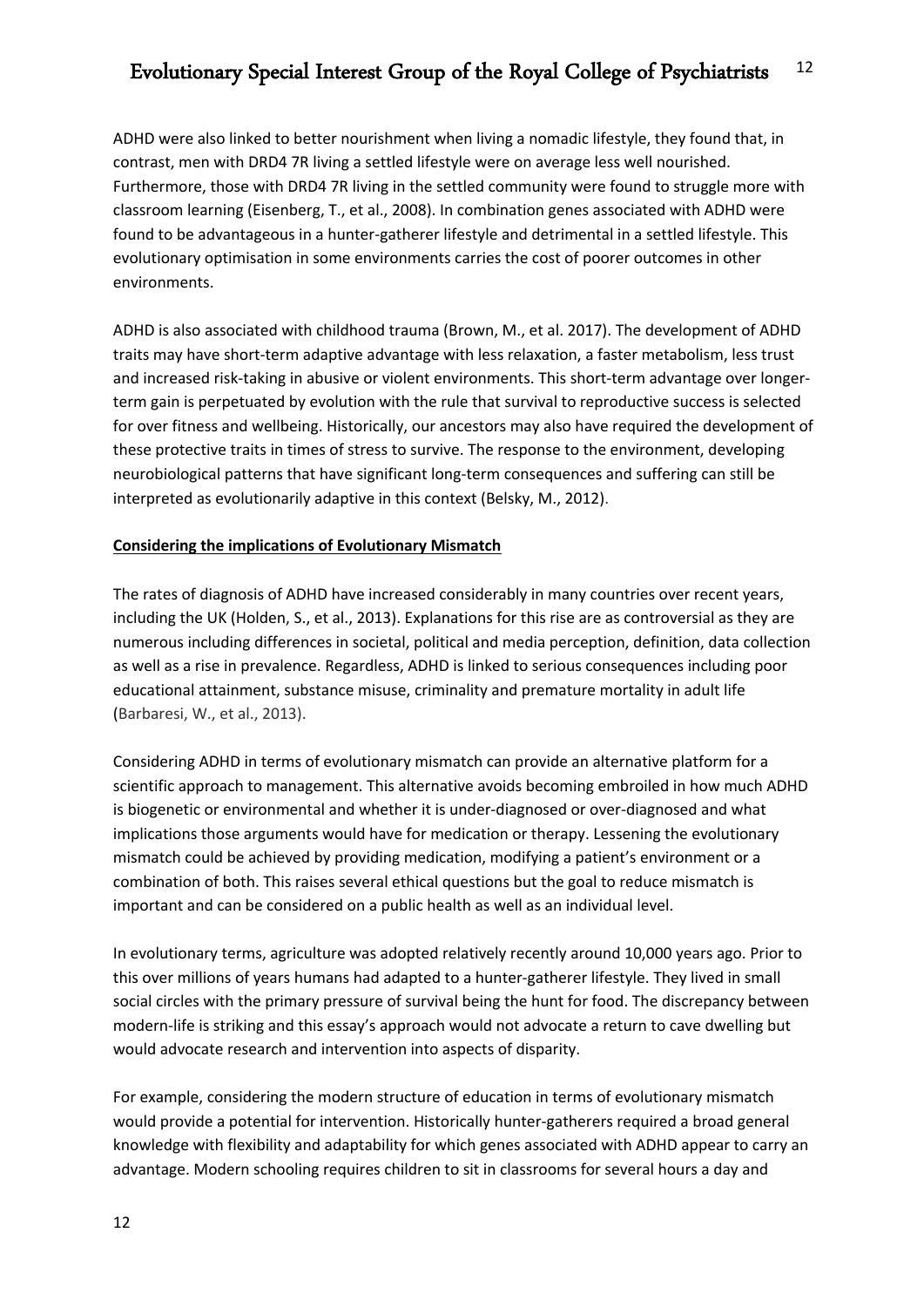concentrate academically. Environmental adaptations such as increased novelty and physical activity could both increase individual success and reduce classroom stress.

Our environment continues to change significantly faster than our biology, which will continue to produce mismatch, in itself a driving force for evolution. The Internet was not made public until 1993. 'Screen time' was coined as a phrase in 1991 and has since increased dramatically. Content is designed to be instantly attention-grabbing and the concentration span required has sequentially reduced from films, TV shows, YouTube videos and, most recently, TikTock where the average length of the most successful clips is 16seconds. Children have earlier access to this instant distraction seemingly designed for short attention spans. Hypothetically, perhaps our attention spans are not being challenged and developed. Perhaps this could contribute to lower the threshold for ADHD traits to become problematic and diagnostic.

Further driven by Covid-19, the average social circle has decreased in physical contact and expanded online. The term 'hikikomori' has been coined to describe the 'acute social withdrawal' of 'modernday hermits' in Japan. A study published in 2010 estimated a population prevalence of 1.2% of hikikomori in Japan (Koyama, A., et al., 2010).

Humans have extended their lifespan, intervened in reproduction, altered their diet and changed their social structure. The implications of this are on-going and further research is required to develop statistical models to understand what the implications might be for the present and future. Evolutionary medicine is basic science. Understanding gained through the model of evolution will provide a scientific foundation from which to target treatments both on an individual and public health level.

Evolution is as old as life as we know it but its formal application within psychiatry is just beginning. A recent development for this was the formation of the Evolutionary Psychiatry Special Interest Group set up within the Royal College of Psychiatrists in 2016. Evolutionary psychiatry is an area for further research and discussion and will continue to evolve, as will we. There is scope for research not only into our ancestors, but also into the recent past and current periods of environmental change. Evolutionary frameworks can be applied to answer scientifically the fundamental reasons for mental ill health, which in turn may highlight potential areas for treatment.

## **References**

Barbaresi, W. J., Colligan, R. C., Weaver, A. L., Voigt, R. G., Killian, J. M., & Katusic, S. K. (2013). Mortality, ADHD, and Psychosocial Adversity in Adults With Childhood ADHD: A Prospective Study. *Pediatrics, 131*(4), 637-644. Belsky, J., Schlomer, G. L., & Ellis, B. J. (2012). "Beyond cumulative risk: Distinguishing harshness and unpredictability as determinants of parenting and early life history strategy": Correction. *Developmental Psychology, 48*(3), 686-686.

Brown, N. M., Brown, S. N., Briggs, R. D., Germán, M., Belamarich, P. F., & Oyeku, S. O. (2017). Associations Between Adverse Childhood Experiences and ADHD Diagnosis and Severity. *Academic Pediatrics, 17*(4), 349- 355.

Coghill, D. R., & Hogg, K. M. (2012). Molecular Genetics of Attention Deficit-Hyperactivity Disorder (ADHD). *ELS*.

Darwin, C. (2019). *On the origin of species by means of natural selection, or, The preservation of favoured races in the struggle for life*. London: Natural History Museum.